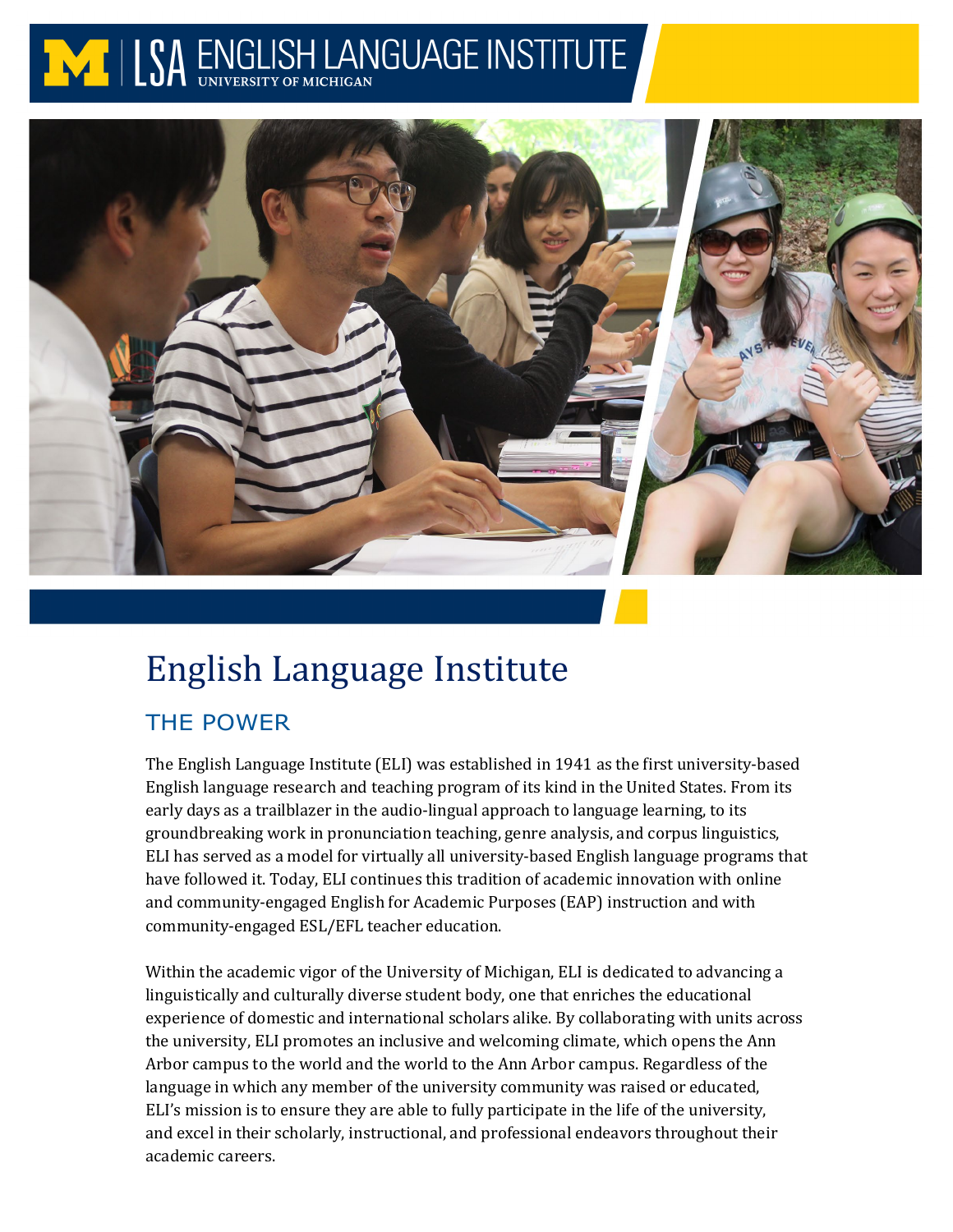# THE OPPORTUNITIES

The core of our offerings consists of a full range of credit-bearing EAP courses for international graduate students. We also offer a comprehensive program of language and pedagogy courses for prospective and current graduate student instructors (GSIs), ESL/EFL teacher education courses for undergraduates interested in teaching English in local communities or abroad, and full-time summer intensive programs for students who have been accepted into degree programs at the University of Michigan or other U.S. institutions of higher education.

Additional ELI support services include writing and speaking clinics, which provide international graduate students and GSIs with one-on-one language and academic support; courses for visiting scholars, researchers, faculty, staff, and postdocs; and a volunteer Conversation Circles program, which provides opportunities for international students to practice speaking English in an informal setting and for domestic U-M students to learn about other cultures.

# THE IMPACT

ELI relies on grants, gifts, and support from friends and alumni. This unique Institute, which combines language, academic, and intercultural engagement, is transformational and supports one of the pillars of a liberal arts education—communication. Effective communication is all encompassing, impacting everything from our ability to understand the world, to being understood in the world, to giving and receiving information.

## **Migrant Farm Worker Outreach and Education Program** *\$20,000 to \$50,000 annually / \$5,000 annually per student*

This innovative program draws undergraduate students from across campus based on their shared commitment to social justice and the desire to expand their own intercultural competencies for their future careers. Selected student teachers are challenged academically in both the classroom and the field, working with diverse local populations who have mixed English proficiency. Participation hones leadership and communication skills, enhances the ability to think on one's feet in unpredictable circumstances, and provides a savvy and sophisticated view of the rapidly changing national demographics. Students take their academic skills directly into the community, teaching English and serving as interpreters. Funding will provide spring/summer tuition support to students with limited resources and for student internships that build relationships with migrant support organizations.

# **Graduate Writing Fellows**

### *\$20,000 to \$30,000 annually / \$7,000 annually per student*

ELI currently provides writing support to all members of the U-M community, including international students, faculty, staff, and scholars, through our Graduate Writing Clinic. Fellows consult with participants to help them establish a process for lifelong development of writing skills, which focuses on guided self help and promotes independence in English writing.